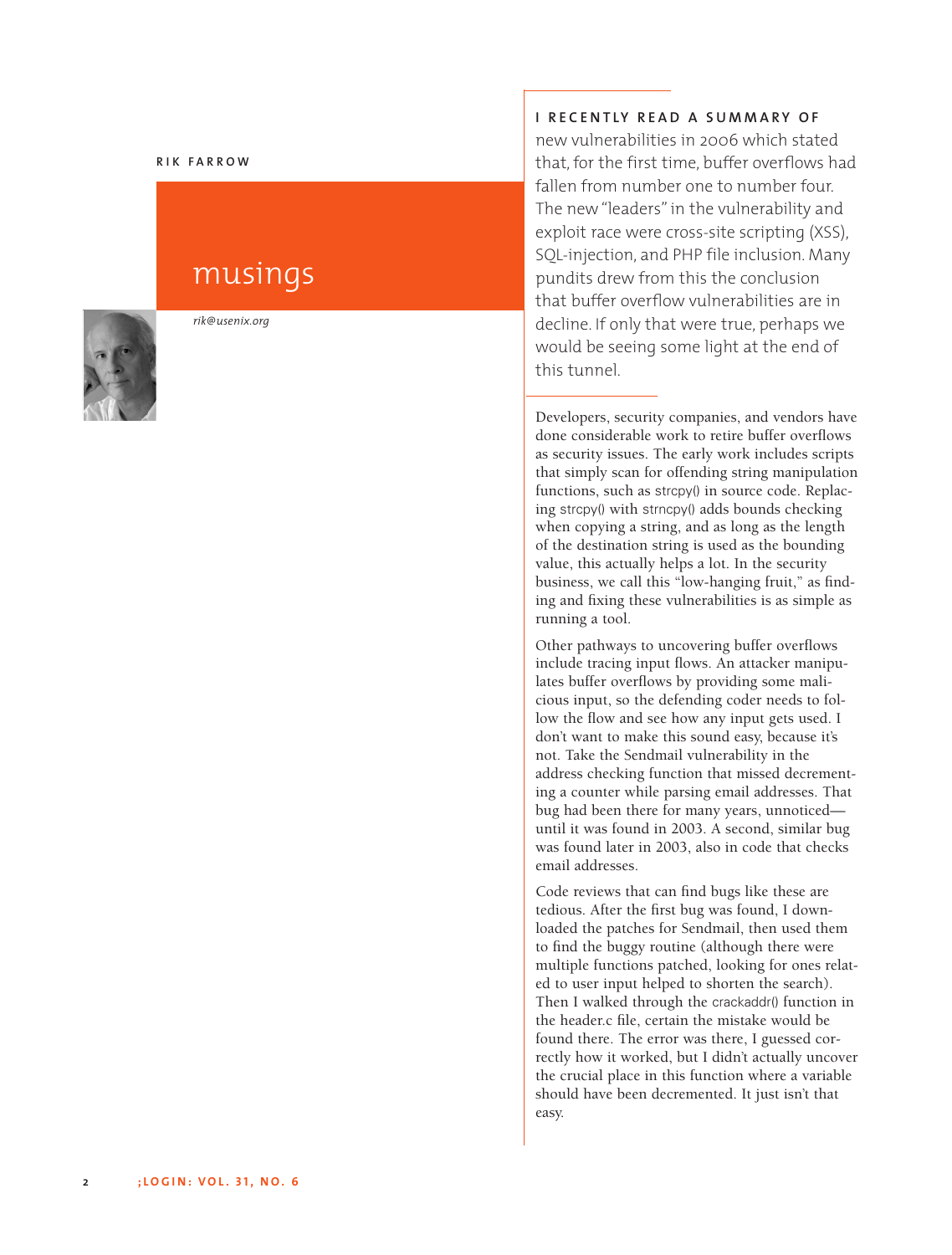A hacking group didn't find the missing decrement either. They debugged vulnerable versions of Sendmail and found a way to overwrite a FILE object so that a read callback would point to their own, handcrafted code. This code makes an outgoing connection to port 25/tcp at the IP address of the attacker's choosing [1] and runs a root-owned shell.

#### **Invoking the Hardware Mantra**

Since code reviews are so difficult, coming up with a solution that bypasses code reviews is imperative. And there are many such solutions, some done in software, and better ones manifested through appropriate use of hardware.

Crispin Cowan et al. [2] created the idea of placing a value in memory that would be overwritten during a buffer overflow, and testing that value works as a check for buffer overflows. This idea, known as the "stack canary," forms the basis for many software protection schemes, including one used by Microsoft. If this worked reliably, there would no longer be exploitable buffer overflows in Microsoft code, as evidenced by the emergency patch released on September 26 to fix a buffer overflow in the Vector Markup Language (vgx.dll) code in IE versions 5 through 7 [3].

There are, of course, other techniques that can be used to thwart buffer overflows. RedHat, in its versions of the Linux kernel, uses several software techniques, most notably by changing the layout of memory during process creation. By changing the location of the stack within an 8K window, getting an exploit to work correctly becomes much more difficult (but could succeed eventually).

Sun Microsystems has long included software support in its kernel for hardware protection. Sun's SPARC chip architecture makes it easy to make the stack nonexecutable, and this has been an option since the mid-1990s in Solaris. Other prominent CPU vendors lagged way behind on this feature. Intel processors, until more recent versions, could have nonexecutable stacks only by using a kludge that involved segment registers. New AMD and Intel processors now make it much simpler to enable hardware stack protection by no longer lumping write and execution permission bits in memory management together.

#### **Kiss of Death**

Even if programmers and chip designers had solved stack-based buffer overflows, we still have to deal with other related programmer errors, including format string, integer overflow, and double free bugs. None of these ever attained the number 1 status of buffer overflows, but all make it into the top 40 vulnerabilities [4]. Protecting the stack does make exploitation more difficult, but not impossible, as people are still writing both buffer overflow and other bug-related exploits.

When I posted some of my thoughts about buffer overflows being toppled from number 1 by Web scripting bugs, I got an even more thoughtful response from Chris Wysopal. Chris pointed out that a buffer overflow that gets prevented by *any* of the methods I've mentioned here has been converted into a Denial of Service attack. All the mechanisms designed to defend against buffer overflow to date halt the execution of the offending program. With the exception of multiply threaded servers, such as Apache, or ones that watch for untimely server death, such as Postfix, the server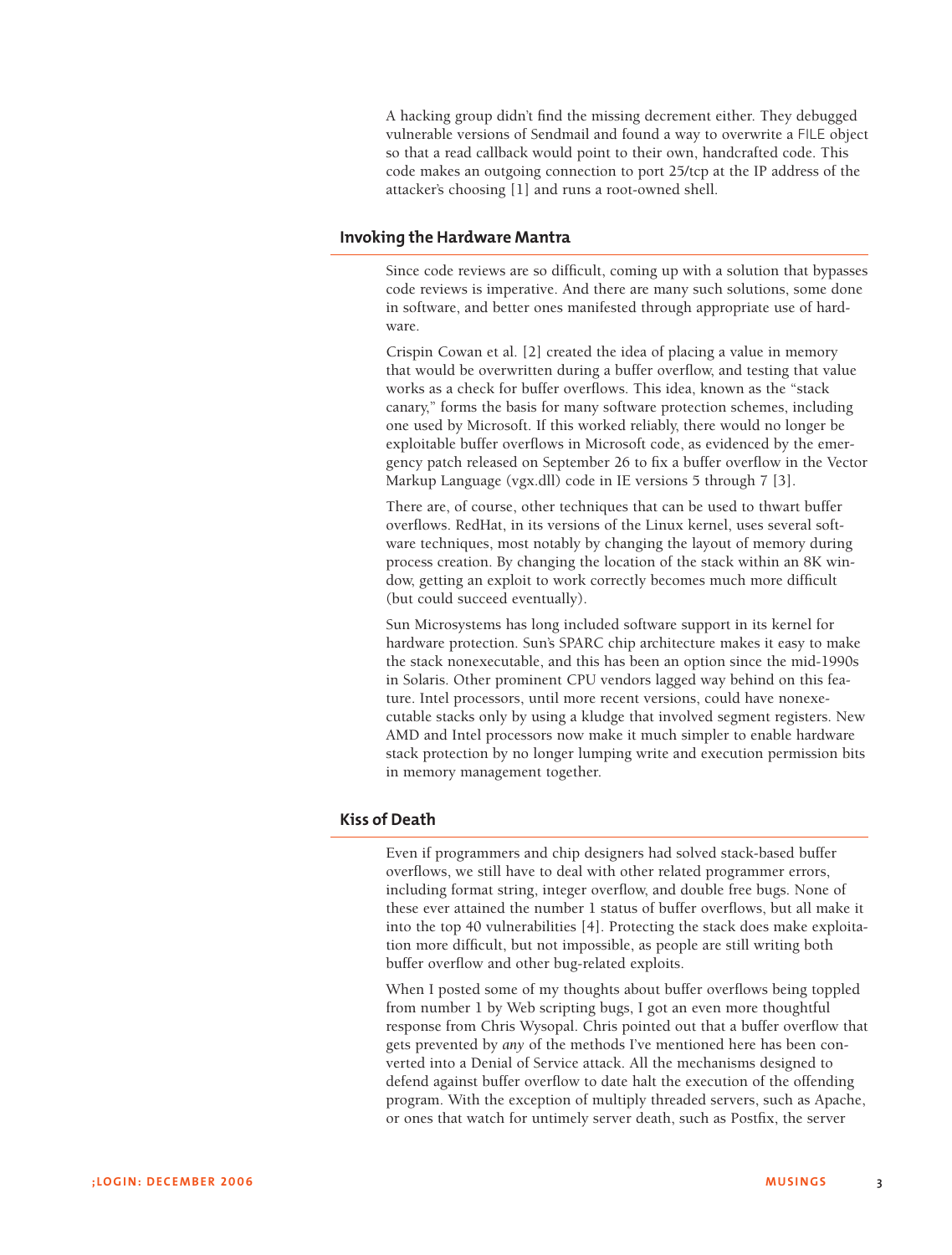has died, denying service. Remember, if your Web browser mysteriously dies while following a link, it may be a victim of an "unsuccessful" buffer overflow attack.

"We stopped the buffer overflow attack, but the patient died." How sad.

Just as significant, Chris pointed out that buffer overflow attacks *have not declined statistically*. To me, this is the most damning point of all. Buffer overflows have fallen to number 4 in the top 40 CVE vulnerability list only because Web scripting bugs have increased in popularity. The absolute number of buffer overflows has remained almost constant over the past five years.

#### **Web Services**

Web scripting/programming errors now make up four of the top five reported vulnerabilities. The "dot" category stands for vulnerabilities that rely on the use of ".." to view or execute files that should be protected. I would have thought that, like SQL-injection and XSS, these attacks should have fallen to careful inspection of client-supplied input. Sadly, I am mistaken. People continue to make the same mistakes year after year.

I don't want to trivialize this problem. XSS, in particular, is difficult to deal with, although scrubbing <script> from user input to Web scripts would go a long way toward curing this issue.

What really struck me was the "new" PHP bug, file inclusion, involving simply appending a bit of text to a request to a PHP script. PHP has a reputation for making it easy to write insecure Web scripts, and this flaw certainly bolsters that impression.

#### **The Lineup**

Team CYMRU leads off the 2006 Security focus issue with an article about the computer underground. Rob Thomas gave the keynote at SRUTI [5] on this very topic. If you have ever worried about sharing your personal information online, or with anyone, whether he or she is a bank clerk or just some anonymous person on the phone, you will want to read this article. It's not just the level of fraud but, as the authors write, the lack of any attempt to hide criminal activities that is just astounding. No wonder we haven't caught bin Laden by this time if the United States and other countries continue to permit blatant identity trading to go on (not that identity traders are never caught; see [6]).

Next, a trio of German researchers share information about how they detect and quarantine infected Windows systems on a university network. Through the use of Nepenthe, a low-interaction honeypot, they can both capture malware and detect without any false positives infected systems on their network. I know that this is an issue for many organizations, and the approach described here appears worth pursuing. Also, Göbel, Hektor, and Holz describe the Haxdoor malware and the vast cache of identity information it captured in just nine days.

I so enjoyed Andy Ozment's Security '06 presentation that I asked him to write for *;login:*. Andy and Stuart Schechter have statistically analyzed the bugs found in OpenBSD, relating each bug not just to the code patched but to when that code appears in OpenBSD. Perhaps there is some light at the end of this security tunnel after all.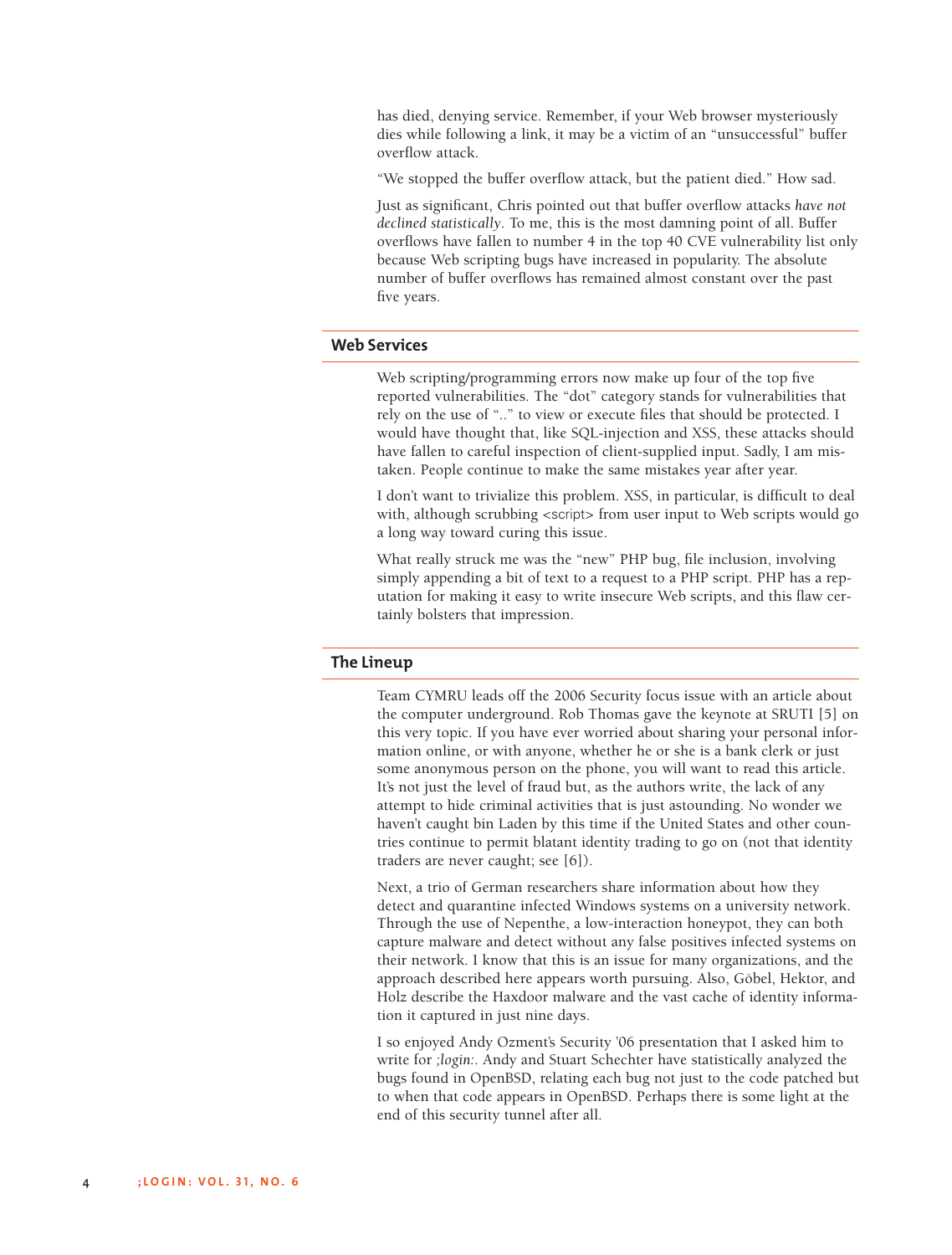Nick Weaver and Dan Ellis carefully explain why white worms, those that attempt good works rather than exploits, are not a good idea. If you have ever considered writing a white worm, this article is certain to dissuade you.

Mike Scher, past *;login:* contributor and winner of the "legal counsel of this issue" award, entertains us with musings about tort law and negligence. A recent case grabbed Mike's attention, and he uses a similar, but fictitious, case to describe just how an organization might be liable for negligence. If you write policy or have anything to do with administering public servers, you need to read this article.

Finally, Mike Howard argues that changing passwords too often can be more harmful than simply using strong passwords. I believe Mike makes his case well.

In the Sysadmin section, Mark Burgess continues his excellent series about the nature of configuration management. After reading (and editing) Anderson's "Configuration Management" [7], I thought I knew it all. But Mark has a different way of viewing things and a very convincing way of getting the reader to look at configuration management issues in a new light.

Dave Josephsen's article borders on security, but it really does belong in the Sysadmin section. Dave got me interested when he told me about BGP hijacking attacks designed to support spammers. Stopping spam is Dave's real focus, but the BGP attack is interesting in itself. Dave narrates the story of the spam wars, reaching a conclusion you might recognize if you have read Dave's writing before.

Our columnists have done their work as well, with David Blank-Edelman deciding to write about security in the same sense that TSA protects those flying in U.S. airspace. Robert Haskins writes about the use of wireless by ISPs, including solutions that may apply to those who have chosen to live remotely. Heison Chak considers the security-related aspects of using VoIP. Robert Ferrell enlightens us on the uses of sledgehammers in computer security.

In the Book Reviews section, Elizabeth Zwicky continues her search for good Windows security books, finding two, and tells us about reading *Security and Usability*, an interesting collection of papers that came out last year. Sam Stover reports on yet another Syngress book that contains some new material and loads of repeated chapters. Finally, I managed to write a couple of reviews myself.

Nick Stoughton has produced another article in his series about standards. Nick has been the USENIX representative for standards for many years, and these articles allow you to get an insider's view of standards processes (some of which will affect you).

We have three summaries in this issue, all related to security. The Security '06 conference summaries belong in this issue, of course. Dan Geer has produced excerpts from a much longer summary of MetriCon, the first workshop on security metrics. And the organizers of the New Security Paradigms Workshop have produced a very concise summary of hours of discussion.

I would like to leave you with some parting thoughts related to the CYMRU article about stolen identity. During my Guru presentation in Boston at USENIX Annual Tech, I pondered aloud about how it is that in this supposedly modern age our identity can be described in approximately 160 bytes of information. This small amount of data covers everything you would need to present to get a car or home loan—and every